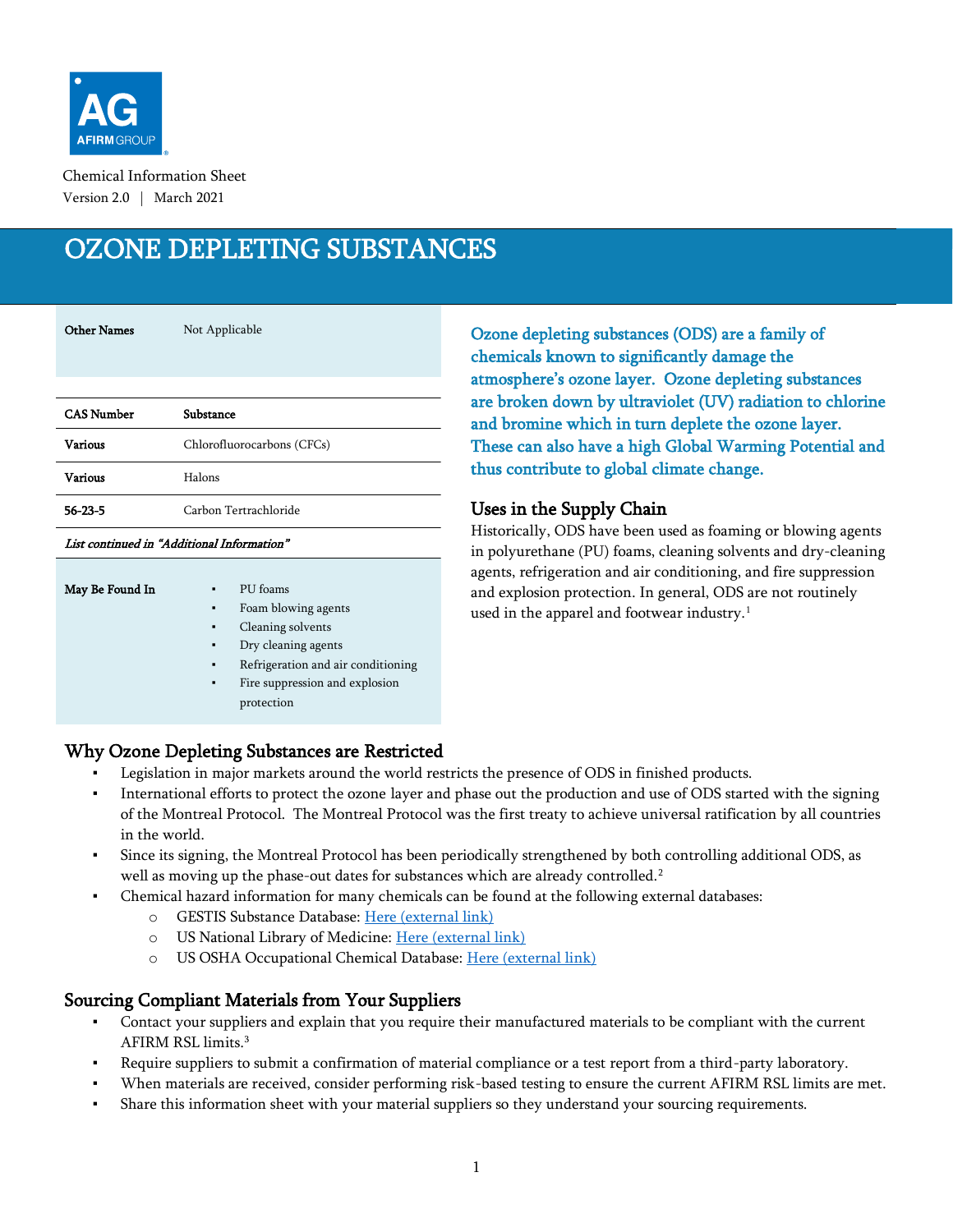

Chemical Information Sheet Version 2.0 | March 2021

> ▪ Although intentional use is not expected in apparel or footwear in the current production environment, pay special attention to material suppliers of foam components to ensure ODS are not utilized in production.

## Sourcing Compliant Formulations from Your Chemical Suppliers

There are no "compliant formulations" that contain ODS chemistries. Any use of the ozone depleting substances should be avoided. However, in general for all formulations:

- For all formulations, request SDS documentation that meets current GHS requirements.
- Contact your suppliers and explain that you require formulations to be compliant with the current ZDHC MRSL limit whenever applicable.<sup>4</sup>
- Discuss with your chemical supplier whether any safer alternatives are available that are suitable substitutes for your production needs.
- Prior to procuring any formulation, the chemical properties must be reviewed to ensure that proper protective equipment, chemical storage facilities, facility engineering controls, and associated treatment/disposal facilities are appropriate for the chemical(s).

### Safer Alternatives

There are many alternative products and production processes that do not use ozone depleting substances and may be suitable for your production needs. Any chosen alternative must be ZDHC MRSL compliant whenever applicable.

The United States Environmental Protection Agency Significant New Alternatives Policy (SNAP) program provides information on alternatives to ozone depleting substances. <https://www.epa.gov/snap>

### Additional Information

- Visit ECHA's Candidate List of substances of very high concern to view dossiers for many restricted substances [https://echa.europa.eu/candidate-list-table.](https://echa.europa.eu/candidate-list-table)
- United States Environmental Protection Agency: Ozone Layer Protection <https://www.epa.gov/ozone-layer-protection/ozone-depleting-substances>
- United Nations Environment Programme: Montreal Protocol <https://ozone.unep.org/treaties/montreal-protocol>

| <b>CAS Number</b> | Substance                       |
|-------------------|---------------------------------|
| $71 - 55 - 6$     | 1,1,1-Trichloroethane           |
| 74-83-9           | Bromomethane (Methyl Bromide)   |
| <b>Various</b>    | Hydrobromofluorocarbon (HBFCs)  |
| <b>Various</b>    | Hydrochlorofluorocarbon (HCFCs) |
| 74-97-5           | Bromochloromethane (BCM)        |

Continued list of CAS numbers and substance names from first page:

For a complete list of ozone depleting substances and their CAS numbers see Regulation (EC) No 1005/2009 <sup>5</sup>

#### References

<sup>2</sup> United Nations Environment Programme (2019). Handbook for the Montreal Protocol on Substances that Deplete the Ozone Layer. [https://ozone.unep.org/sites/default/files/2019-07/MP\\_Handbook\\_2019.pdf](https://ozone.unep.org/sites/default/files/2019-07/MP_Handbook_2019.pdf) 

<sup>&</sup>lt;sup>1</sup> United States Environmental Protection Agency. (2016). Significant New Alternatives Program (SNAP). <https://www.epa.gov/snap/substitutes-sector>

<sup>&</sup>lt;sup>3</sup> Apparel and Footwear International RSL Management Group Restricted Substances List (AFIRM RSL) <http://afirm-group.com/afirm-rsl/>